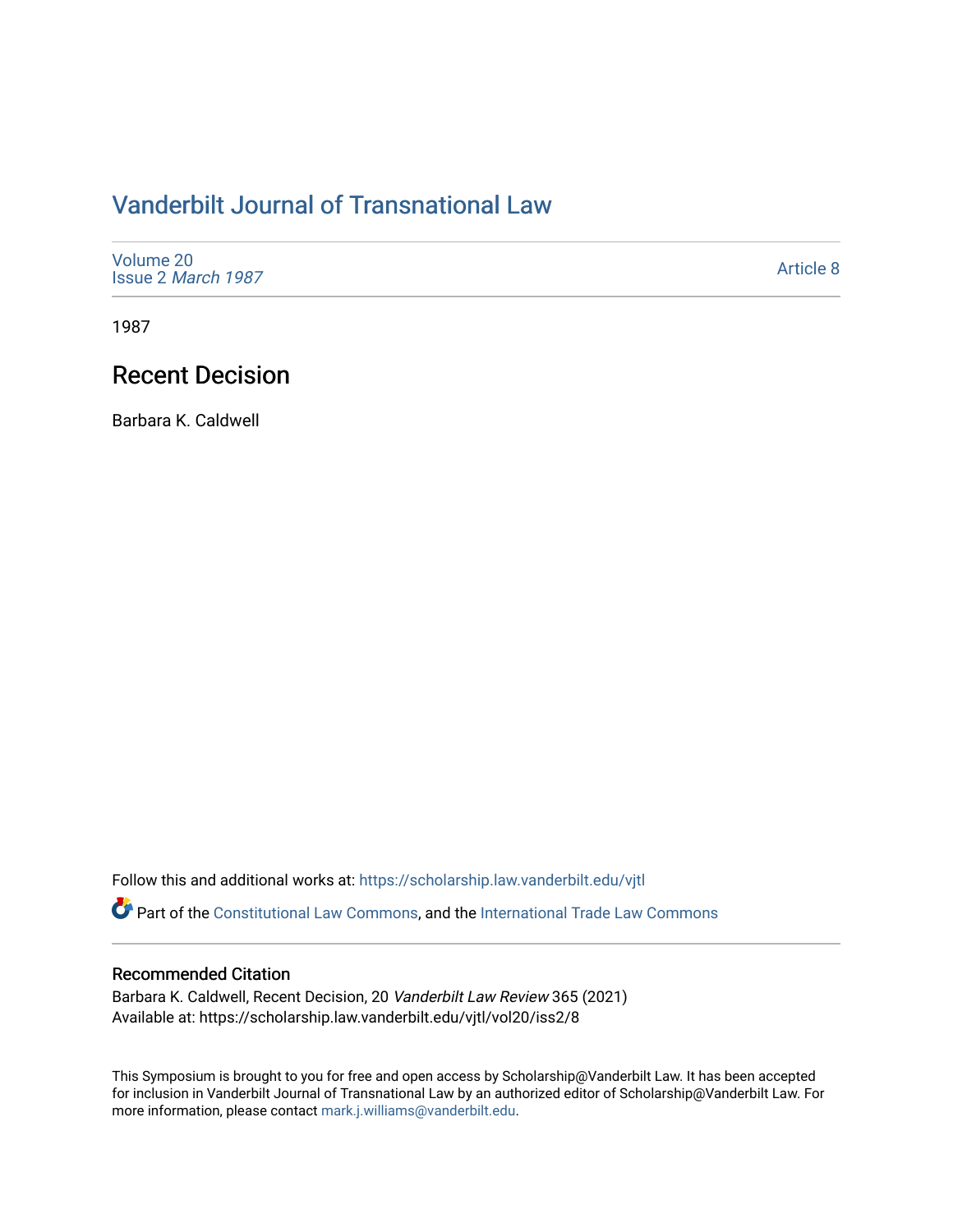## **RECENT DECISION**

CONSTITUTIONAL LAW-Commerce Clause-State Taxation of Aviation Fuel Used Exclusively in Foreign Commerce is Not Preempted by the Federal Aviation Act and is Not Invalid Under the *Japan Line* Doctrine of the Foreign Commerce Clause. *Wardair Canada, Inc. v. Florida Department of Revenue,* 106 S. Ct. 2369 (1986).

### I. **FACTS AND** HOLDING

Appellant, Wardair Canada, Inc. (Wardair),<sup>1</sup> brought a Florida state action<sup>2</sup> for the refund of sales tax authorized by the state of Florida against aviation fuel purchased within the state by foreign airlines.<sup>3</sup> The Florida Department of Revenue assessed a tax for the total amount of the fuel purchased regardless of whether the airline used the fuel for flight within or without the state and regardless of whether the airline engaged in a significant or trivial amount of business within Florida.4 All Wardair flights were charter flights between the United States and Canada; thus, Florida taxed fuel used exclusively in foreign commerce by a foreign airline.5 Wardair alleged that the Florida statute violated the dormant Foreign Commerce Clause of the Federal Constitution by conflicting with an agreement regulating air charter service between the United States and Canada.'

**<sup>1.</sup>** The appellant is a Canadian corporation operating charter flights to and from the United States. Wardair Can., Inc. v. Florida Dep't of Revenue, 106 **S.** Ct. 2369, 2370 .(1986), afg, 455 So. **2d 326** (Fla. 1984).

<sup>2.</sup> Wardair filed suit in the Circuit Court for Leon County, Florida. 455 So. 2d 326, **327** (Fla. 1984).

<sup>3.</sup> FLA. STAT. § 212.08(4)(a)(2) (1985).

<sup>4.</sup> Before April 1, **1983,** the fuel tax was prorated on a mileage basis so that liability existed only for the portion of the tax equal to the ratio of its Florida mileage to its total mileage for the previous fiscal year. **FLA. STAT.** § 212.08(4) (1975). Beginning April 1, 1983, the Florida law was amended to repeal the proration aspect for airlines. **FLA. STAT.** § 212.08(4)(2) **(1985).** The fuel tax was established at a rate of five percent on a deemed price of \$1.48 per gallon. *Id.* Effective July 1, 1985, Florida significantly amended its fuel tax statute, **FLA. STAT.** § 212.08(6)(2) (Supp. 1987), and as a result, the instant case relates only to Wardair's tax liability between April 1, 1983 and July 1, **1985.** *Wardair,* 106 **S.** Ct. at 2371 n.2.

**<sup>5.</sup>** *Wardair,* 106 **S.** Ct. **2369.**

<sup>6.</sup> *Id.* at **2371.**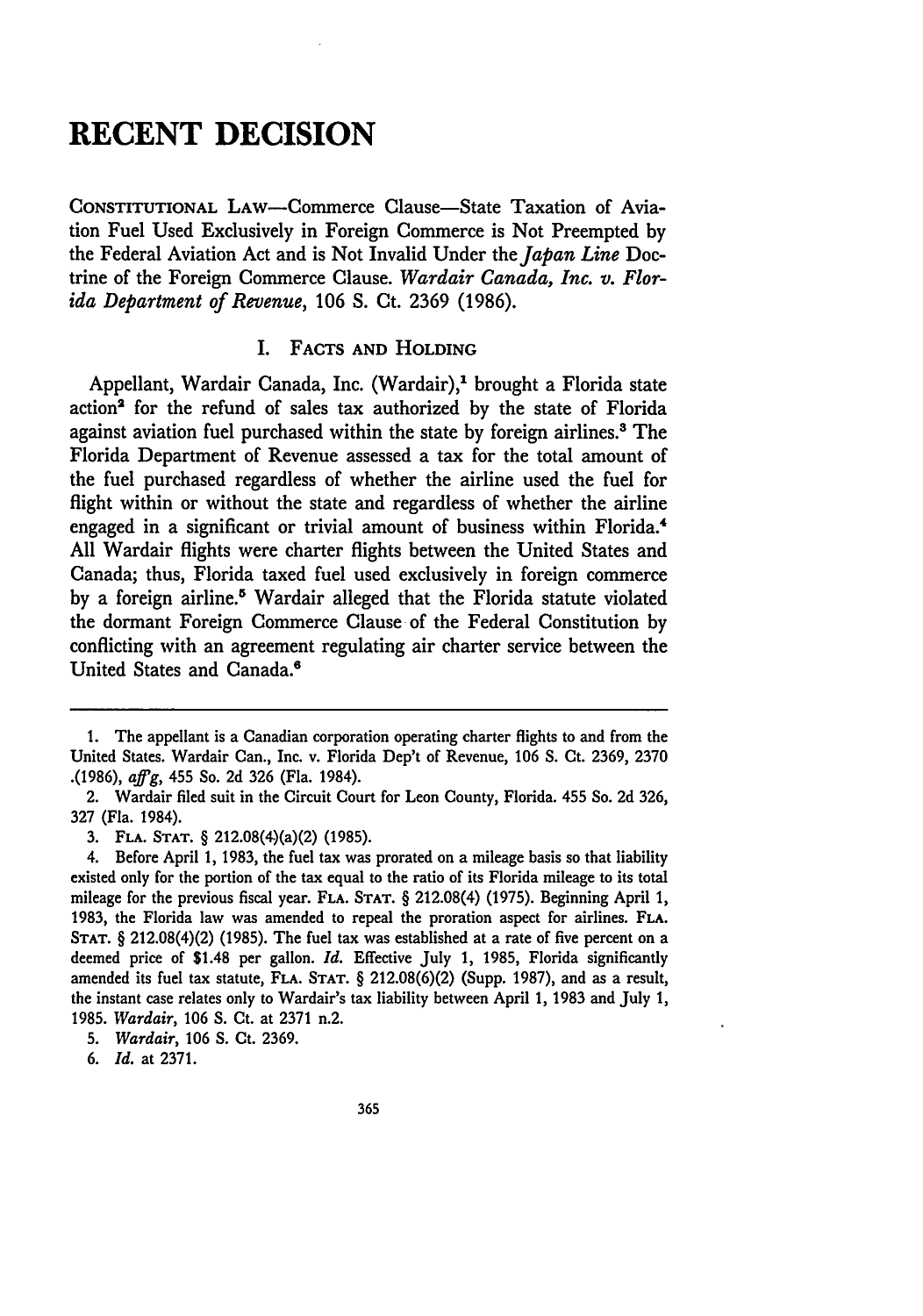Although the United States-Canadian agreement expressed a federal policy to exempt foreign airlines from fuel taxes exclusive of contrary state action, the Circuit Court of Leon County, Florida found that the tax was not invalid under the dormant Foreign Commerce Clause.<sup>7</sup> The court concluded that federal policy precluded the states from regulating foreign airlines in order to enable the United States to speak with one voice when regulating commercial relations with foreign governments.<sup>8</sup>

The Florida Supreme Court reversed in part, holding that the United States-Canadian agreement protected carriers only from national taxes and, therefore, did not preempt the state from imposing the fuel tax.<sup>9</sup> The Florida Supreme Court also noted that the agreement exempted only national taxes and concluded that the United States and Canada intentionally omitted the exemption of state taxes.10 After concluding that the agreement did not exempt state taxes, the Florida Supreme Court then found that the fuel tax did not interfere with the federal government's attempt to speak with one voice and, therefore, was valid under the Commerce Clause.<sup>11</sup> On appeal, the United States Supreme Court, *affirmed. Held:* The Federal Aviation Act does not preempt state taxation of airline fuel used by foreign airlines exclusively in foreign commerce, and the state taxation is not invalid under the dormant Foreign Commerce Clause. *Wardair Canada, Inc. v. Florida Department of Revenue,* 106 **S.** Ct. 2369 (1986).

#### II. **LEGAL BACKGROUND**

In recent years, United States courts have given great attention to the field of state taxation. Many state courts have written well-reasoned opinions addressing state taxation issues.<sup>12</sup> In addition, the United States Supreme Court has decided a number of significant cases analyzing the constitutional restraints on state taxation.<sup>13</sup>

Court decisions rather than congressional regulation have imposed

- **10.** *Id.*
- 11. *Id.*

12. Hellerstein, *State Income Taxation of Multijurisdictional Corporations: Reflections on Mobil, Exxon, and H.R. 5076,* 79 MiCH. L. REv. 113 (1980). *See, e.g.,* R. L. Quails v. Montgomery Ward & Co., 266 Ark. 207, **585** S.W.2d 18 (1979); Budget Rent-A-Car of Wash.-Or., Inc. v. Multnomah County, 287 Or. 93, 597 P.2d 1232 (1979).

**13.** *See, e.g.,* Container Corp. of America v. Franchise Tax Bd., 463 **U.S. 159** (1983); Japan Line, Ltd. v. County of Los Angeles, 441 U.S. 434 (1979); Complete Auto Transit, Inc. v. Brady, 430 U.S. 274 (1977).

<sup>7.</sup> Department of Revenue v. Wardair Can., Ltd., 455 So. 2d 326, 327 (Fla. 1984).

**<sup>8.</sup>** *Id.*

<sup>9.</sup> *Id.* at 329.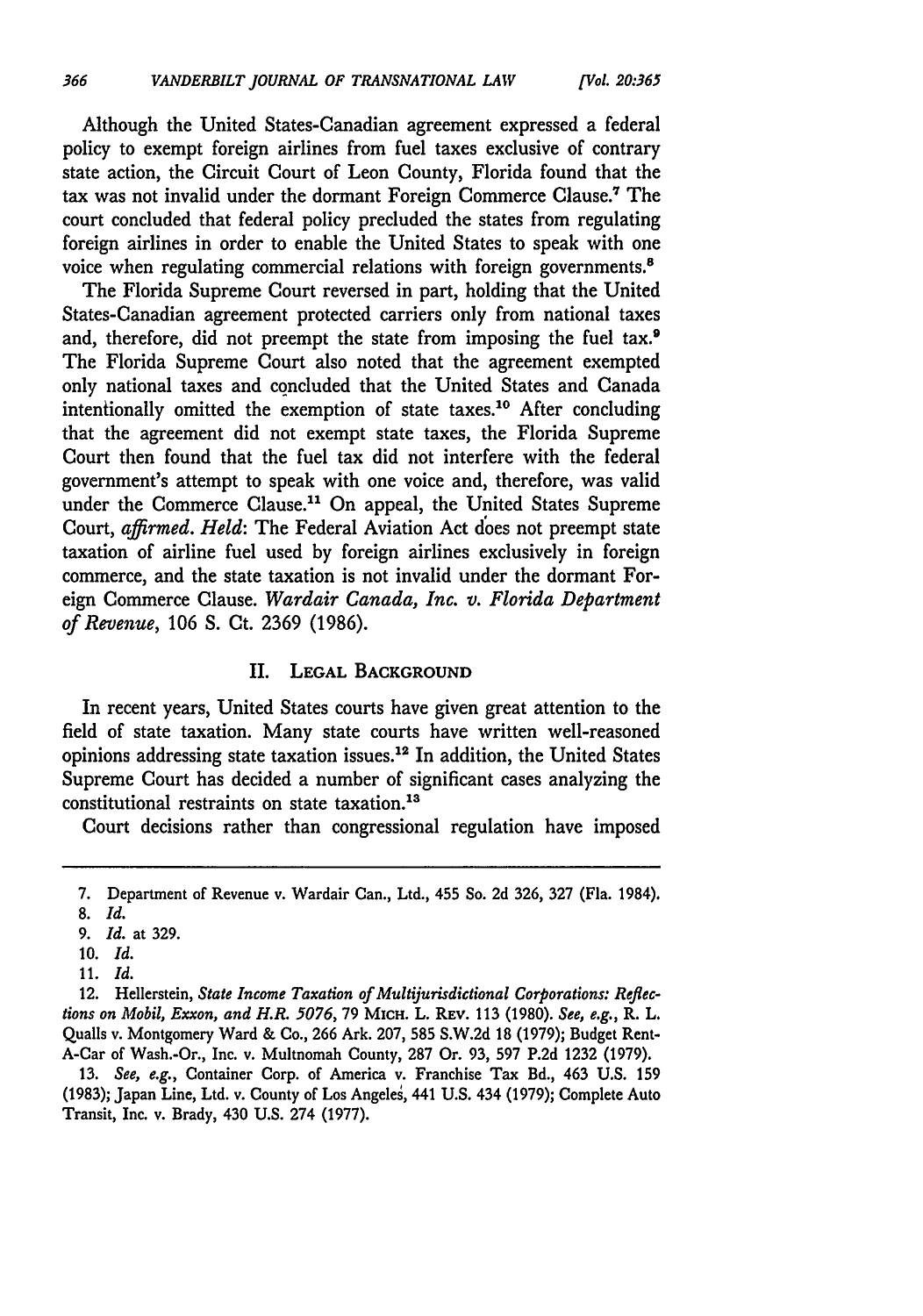most of the existing restrictions on state taxing power.<sup>14</sup> In early state taxation cases dealing with oceangoing vessels, the courts emphasized the exclusive fiscal jurisdiction of the instrumentality's home port.<sup>15</sup> The "home port" doctrine permitted the taxation of interstate and foreign commerce only by the jurisdiction of domicile of the instrumentality's owner.<sup>16</sup>

In **1979** the Supreme Court declined to apply the "home port" doctrine in *Japan Line, Ltd. v. County of Los Angeles." In Japan Line* the Court labelled the "home port" doctrine anachronistic and further noted that the doctrine "may indeed be said to have been 'abandoned'."<sup>18</sup> Consequently, courts now avoid the home port doctrine and generally use the apportionment formula. The doctrine of apportionment permits nondomiciliary jurisdictions to tax instrumentalities passing through their jurisdictions if the tax is fairly apportioned among all the jurisdictions affected.19 Theoretically, the formula avoids the possibility of multiple taxation. The concept of apportionment grew from the belief that states have a right to recover costs from those who benefit from the services of a state.<sup>20</sup>

The Supreme Court began using apportionment with respect to inter-

14. Hellerstein, *supra* note 12, at 115. Congress passed its first legislation limiting the state tax power in **1959.** *Id.* at 113 n.3.

15. *See, e.g.,* Southern Pac. Co. v. Kentucky, 222 U.S. 63 (1911); Ayer & Lord Co. v. Kentucky, 202 U.S. 409 **(1906);** Morgan v. Parham, 83 U.S. **(16** Wall.) 471 (1872); St. Louis v. Ferry Co., 78 U.S. (11 Wall.) 423 (1870); Hays v. Pacific Mail S.S. Co., 58 U.S. **(17** How.) **596** (1854).

**16.** *Hays,* **58 U.S. (17** How.) **596.** The Court first applied the doctrine in *Hays* when it stated that the federal government, holding exclusive jurisdiction over foreign and interstate commerce, had the power to regulate ships entering the ports of other states. In later decisions clarifying the rationale behind the doctrine, the Court stated that the necessity for national uniformity provided the conceptual foundation for the doctrine. Moreover, the "home port" doctrine protected the Commerce Clause concern of avoiding unfair treatment of interstate and foreign commerce **by** preventing the multiple taxation of interstate and foreign commerce. *See, e.g., Southern Pac. Co.,* 222 **U.S.** 63; *Ayer & Lord Co.,* 202 **U.S.** 409.

**17.** Japan Line, Ltd. v. County of Los Angeles, 441 **U.S.** 434, 443 **(1979).**

**18.** *Id.* (quoting Northwest Airlines, Inc. v. Minnesota, **322 U.S. 292, 320** (1944)).

**19.** Recent Decision, *State Taxation of Foreign-Owned Instrumentalities Used Exclusively in Foreign Commerce is Forbidden by the Commerce Clause When Multiple Taxation or Impairment of Uniform Federal Regulation of Foreign Commerce Would Result,* **19 VA. J. INT'L** L. **915, 920 (1979).**

20. *See, e.g.,* Postal Tel.-Cable Co. v. Richmond, 249 **U.S. 252, 259 (1919).** *See also* Evansville-Vanderburgh Airport Auth. Dist. v. Delta Airlines, Inc., 405 **U.S. 707, 719 (1972);** Western Livestock v. Bureau of Revenue, **303 U.S. 250, 256-57 (1937).**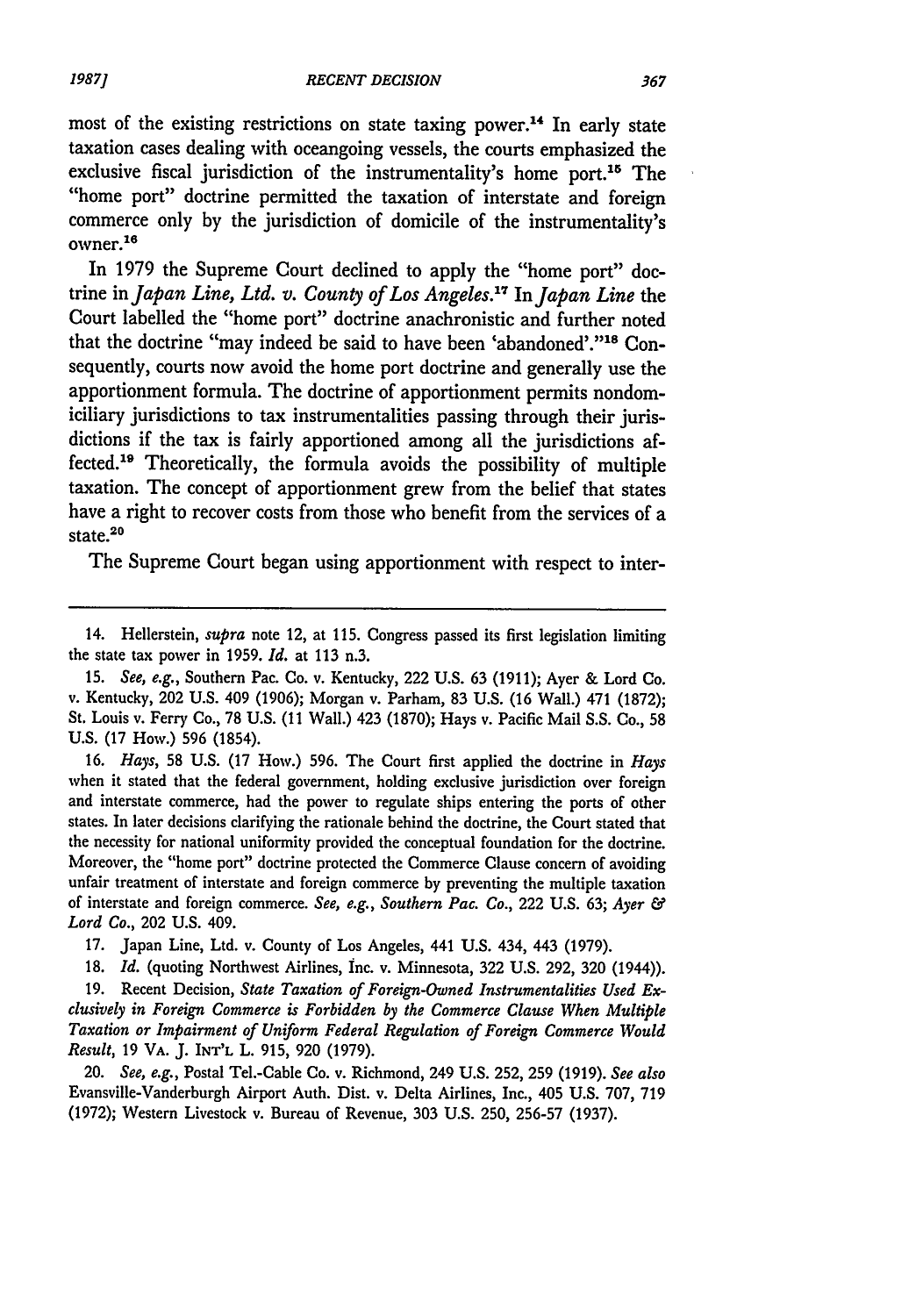state commerce on land in *Pullman's Car Co. v. Pennsylvania.21* Years later, after finding no substantive difference between barges and railroads, the Court extended the applicability of apportionment to inland water channels.22 In *Braniff Airways v. Nebraska Board23* the Supreme Court again extended the apportionment doctrine to airplanes participating in interstate commerce. The Court concluded that airplanes exclusively using interstate routes more closely resembled inland barges than oceangoing vessels.24 The Supreme Court had not yet applied the apportionment doctrine to the state taxation of oceangoing vessels.<sup>25</sup>

The original approach to state taxation of interstate and foreign commerce was restrictive. Later cases, however, suggest that states may tax many activities, subject to particular constitutional requirements as set forth by the Supreme Court in *Complete Auto Transit, Inc. v. Brady26* and in *Japan Line, Ltd. v. County of Los Angeles.27* In *Complete Auto* Transit<sup>28</sup> the Supreme Court held that state taxation of interstate commerce is valid if the tax is "applied to an activity with a substantial nexus with the taxing State, is fairly apportioned, does not discriminate against interstate commerce, and is fairly related to the services provided by the State."29

In 1979 the Supreme Court addressed the need for a constitutional

- 23. 347 U.S. 590 (1954).
- 24. *Id.* at 599-600.

25. Apportionment cases regularly distinguished traffic on the oceans, arguably leaving the "home port" doctrine applicable in this area. *See Japan Line,* 441 U.S. at 441- 43.

- 26. 430 U.S. 274 (1977).
- 27. 441 U.S. at 434.
- 28. 430 U.S. 274.

29. *Id.* at 279. In *Complete Auto,* Mississippi levied a tax against a corporation on the privilege of doing business in the state. The corporation, from another state, carried goods manufactured outside the state to dealers in Mississippi. The measure of the tax was the gross proceeds of the transportation charge. The taxable portion of the transportation began at a rail head in Mississippi and ended at a dealer within the state. In addition to upholding the state tax, the Court overruled *Spector Motor Service v. O'Connor* and *Freeman v. Hewit* which held that any tax applied to the privilege of engaging in interstate commerce was per se unconstitutional under the Commerce Clause. *Id.* at 288.

<sup>21. 141</sup> U.S. 18 (1890). The *Pullman* Court found an apportioned tax on the rolling stock of an interstate rail company not unconstitutional. The Court noted that maritime commerce required forms of communication with other countries and 'was therefore suited only for congressional regulation. The Court stated that interstate commerce by land did not require this communication, thus distinguishing the two forms of commerce. *Id.* at 23-24.

<sup>22.</sup> Ott v. Mississippi Valley Barge Line Co., 336 U.S. 169, 174-75 (1949).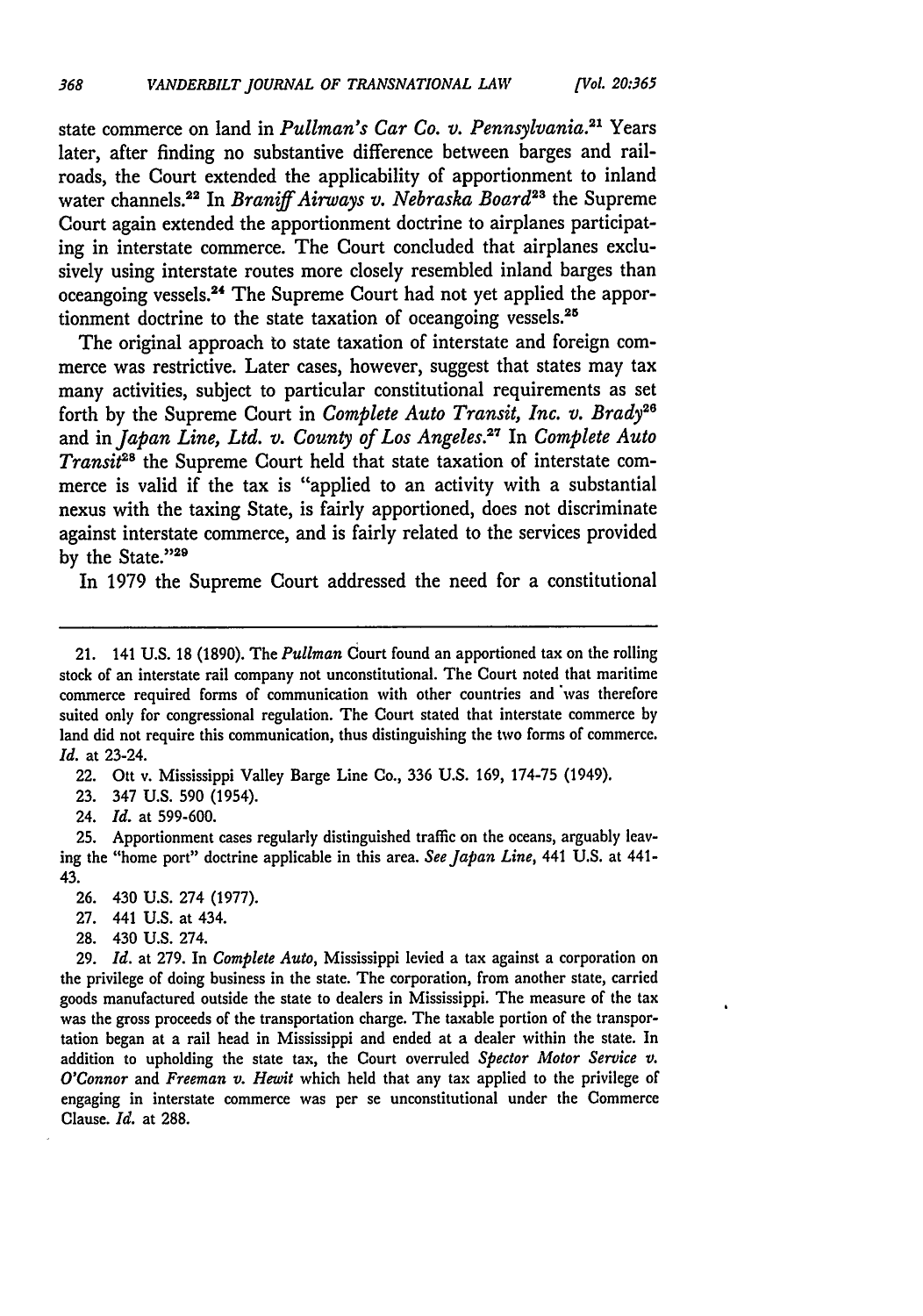standard concerning state taxation of foreign commerce under the Commerce Clause.30 In *Japan Line* the Court first applied the *Complete Auto* test for interstate commerce to the foreign commerce situation and then announced the need for a more thorough constitutional inquiry when a state desires to tax foreign commerce.<sup>31</sup> The Supreme Court added two tests to the *Complete Auto Transit* analysis when the tax in question involved foreign commerce. Specifically, the *Japan Line* court struck down the California property tax and stated that in addition to the *Complete Auto* considerations, a state tax on foreign commerce first must not create a significant risk of international tax multiplication, and second must not prevent the federal government from speaking with one voice when regulating commercial relations with foreign governments.<sup>32</sup>

In *Japan Line* the Court followed the concepts of avoiding multiple taxation and achieving federal uniformity-concepts enunciated **by** courts dealing with state attempts to tax instrumentalities of foreign commerce.<sup>33</sup> The Court had noted on numerous occasions that multiple taxation not borne by local business can violate the Commerce Clause.<sup>34</sup> The need for the federal government to speak with one voice is a common concern expressed in the international relations field<sup>35</sup> and in United States conventions and treaties.<sup>36</sup> The Court found that the California tax prevented the United States from uniformly regulating commercial relations with foreign governments. The Court further determined that the United States-Japan Customs Conventions on Containers "evidenced" the federal government's desire for uniform treatment of

<sup>30.</sup> *Japan Line,* 441 U.S. 434. The Court dealt with the narrow issue of whether foreign owned instrumentalities of exclusively foreign commerce were subject to a state property tax where the country of domicile had already levied a tax on the property. P. **J.** HARTMAN, **FEDERAL LIMITATIONS ON STATE AND LOCAL TAXATION** § **2:17,** at **95 (1981) [hereinafter HARTMAN].**

**<sup>31.</sup>** *Japan Line,* 441 **U.S. at** 444-46.

**<sup>32.</sup>** *Id.* at 447-49. *See also* **HARTMAN,** *supra* note **30,** § **2:17,** at 94-101.

**<sup>33.</sup>** *See generally* **Recent** Decision, *State Tax on Instrumentalities of Foreign Commerce Invalid When Tax Results in Multiple Taxation and Impairs Federal Uniformity in Regulation of Foreign Trade,* **12 VAND. J. TRANSNAT'L L. 999,** 1002-04 **(1979).**

<sup>34.</sup> *See, e.g.,* Evco v. Jones, 409 **U.S. 91,** 94 **(1972);** Central R.R. Co. v. Pennsylvania, **370 U.S. 607, 617-18 (1962);** *Ott,* **336 U.S.** at **174-75.**

**<sup>35.</sup>** *See, e.g.,* Henderson v. Mayor of New York, **92 U.S. 259, 273 (1875)** (stating that a regulation must be national in character if it affects a topic which concerns international relations); Board of Trustees of the Univ. of **Ill.** v. United States, **289 U.S.** 48, 59 (1933).

<sup>36.</sup> *See, e.g.,* Convention for the Avoidance of Double Taxation, Mar. 8, 1971, United States-Japan, 23 U.S.T. 967, 1084-85, T.I.A.S. No. 7365.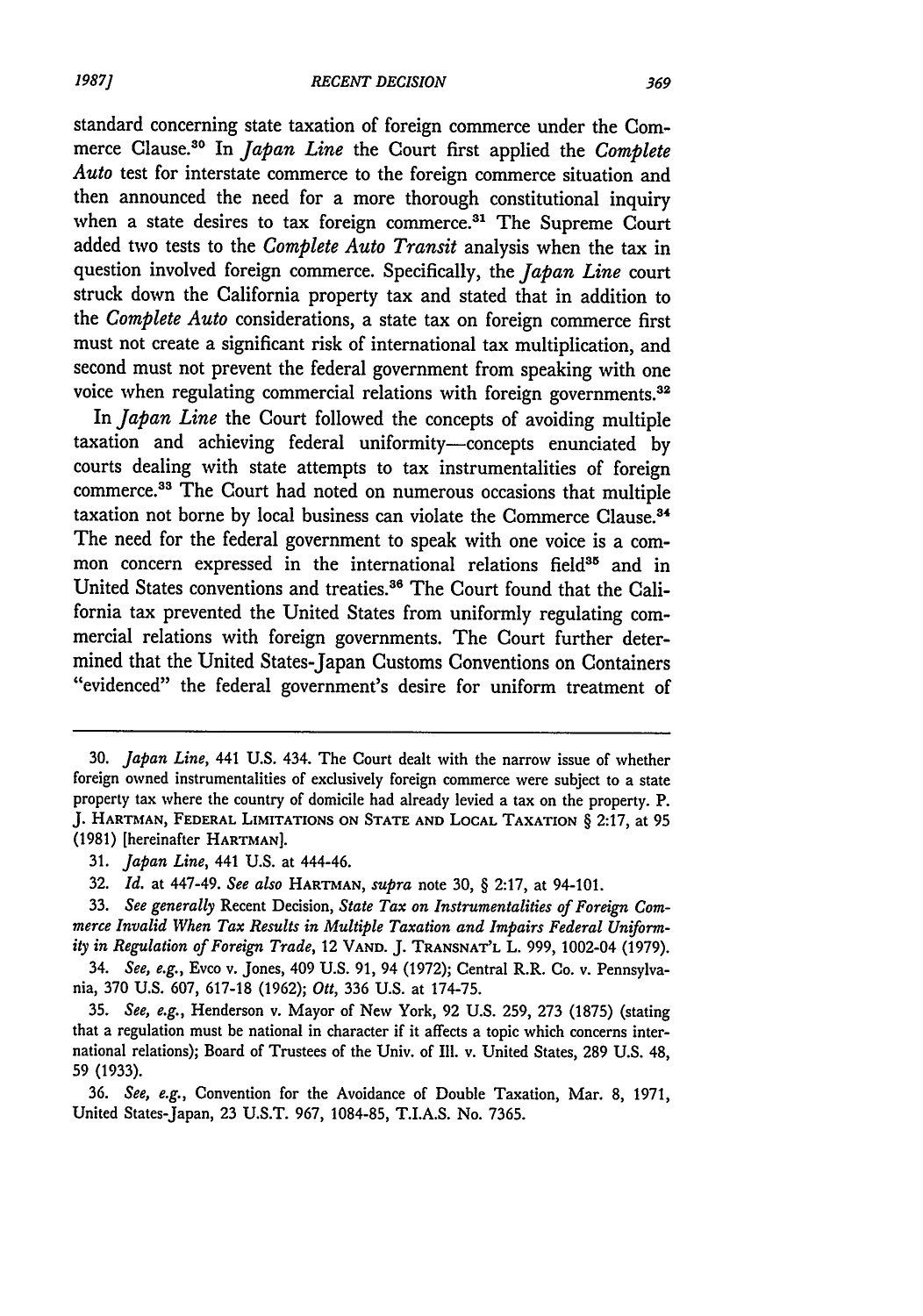cargo containers used solely in foreign commerce.<sup>37</sup> The California tax, the Court believed, would frustrate the national policy designed to remove the obstacles to instruments of foreign commerce.<sup>38</sup> The Court also provided examples of other ways in which a state tax on instrumentalities of foreign commerce could prevent national uniformity in foreign relations, such as international disputes or retaliation by foreign nations in reaction to taxes they perceive as unfair.39

The *Japan Line* Court balanced the interest of domestic commerce and the need for state revenue against the concern for unobstructed international trade. Considering these needs, the Court concluded that the interests of international trade were of greater importance.40 Consequently, the Court found the *Japan Line* tax to be unconstitutional.

III. THE INSTANT OPINION

#### *A. The Majority Opinion*

In the instant opinion, the Supreme Court addressed the two issues of preemption and the dormant Foreign Commerce Clause with regard to the state taxation of foreign instrumentalities of commerce.

#### 1. Preemption

The majority opinion, written by Justice Brennan, first considered whether the Federal Aviation Act (the "Act") preempted the Florida tax.41 Initially the Court commented that while the Act regulates aviation extensively,<sup>42</sup> state regulation in an area "is not preempted whenever there is any federal regulation of an activity or industry or area of law."'43 As the majority in *Wardair* stated, the fundamental inquiry in a preemption analysis is whether Congress intended to displace the state law at issue.<sup>44</sup> The *Wardair* Court also stated that when a congressional statute does not expressly preempt a state law, evidence of congressional intent to preempt the state law is required.<sup>45</sup>

45. *Id.* (citing Pacific Gas & Elec. Co. v. State Energy Resources Conservation and Dev. Comm'n, 461 U.S. 190 (1983); Silkwood v. Kerr-McGee Corp., 464 **U.S.** 238

<sup>37.</sup> *Japan Line,* 441 **U.S.** at 452.

<sup>38.</sup> *Id.* at 452-53.

<sup>39.</sup> *Id.* at 450. *See generally* **HARTMAN,** *supra* note 30, at 98-99.

<sup>40.</sup> *See* **HARTMAN,** *supra* note 30, at 100.

<sup>41. 49</sup> **U.S.C.** § 1301 et seq. (1982 & Supp. **11** 1986).

<sup>42.</sup> Congress gave foreign air travel agencies power over such items as licensing, routes, rates, tariffs and safety. *Wardair,* 106 **S.** Ct. at 2342.

<sup>43.</sup> *Id.*

<sup>44.</sup> *Id.*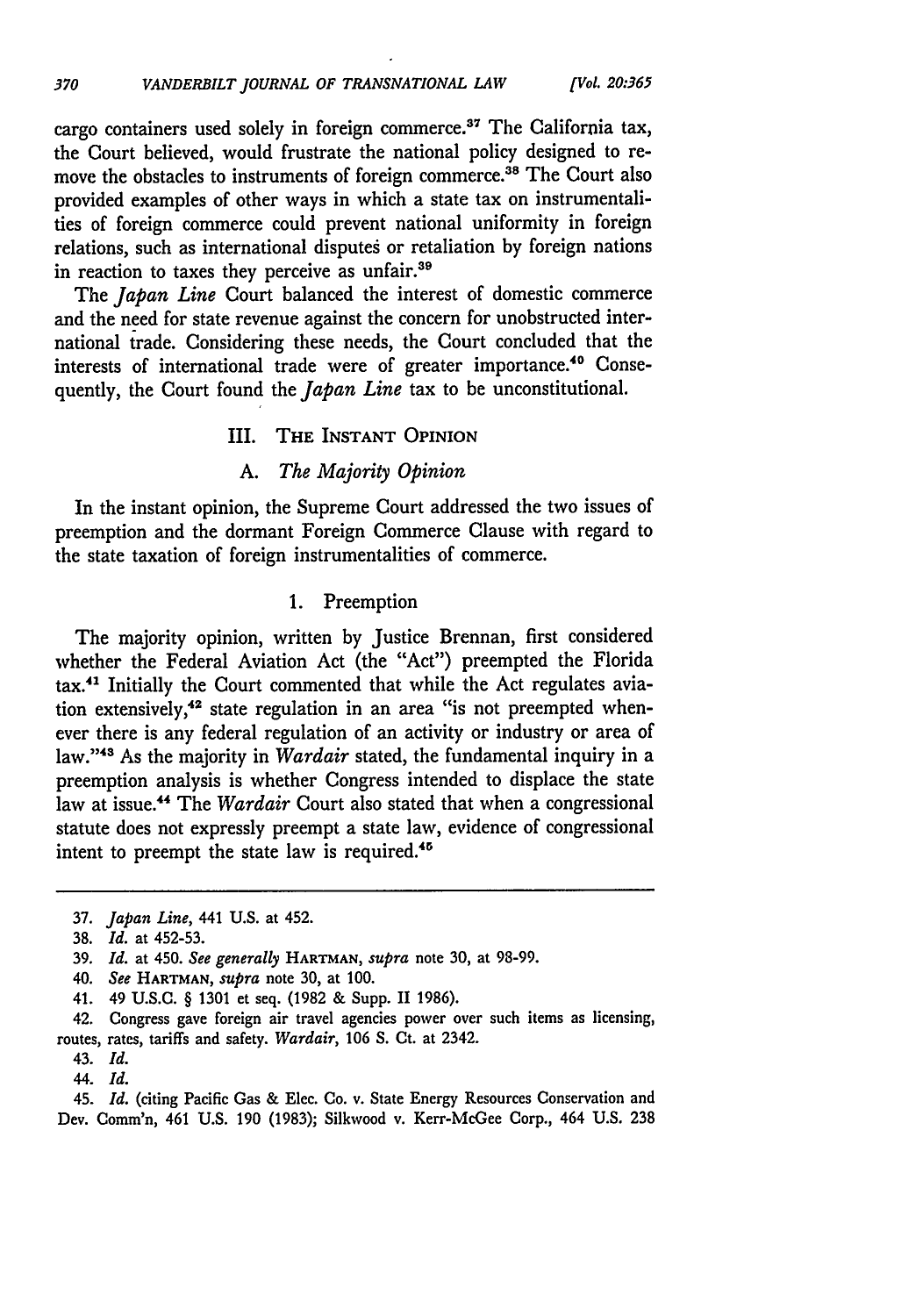In the instant case, the Supreme Court found no evidence that Congress intended to preclude state sales taxation of airplane fuel used in foreign commerce. Rather, the Court found that the Act expressly allowed this type of taxation.<sup>46</sup> The Court, examining section 1513 of the Act, determined that Congress had addressed the issue of state taxation of air commerce.<sup>47</sup> The Court found that Congress had considered the issue of state taxation of air commerce in the Act and had expressly allowed the states to levy taxes in that area.<sup>48</sup> The Act, therefore, did not preempt the state tax. The instant court, however, considered the possibility that Congress did not intend to include foreign commerce within the scope of section 1513<sup>49</sup> and consequently refused to rely on that section of the Act to resolve the Commerce Clause issue.<sup>50</sup>

#### 2. Dormant Foreign Commerce Clause

Wardair further argued that the Florida tax violated the Foreign Commerce Clause of the Constitution because it presented an obstacle to the goal of federal uniformity in foreign relations. The majority, however, rejected Wardair's dormant Foreign Commerce Clause argument. When the federal government is silent, an analysis of the dormant Commerce Clause is necessary. In the instant case, the Supreme Court found that Congress had indeed spoken, thus allowing Florida to tax the fuel used in international aviation.

The majority's Commerce Clause analysis began with the *Complete* Auto test<sup>51</sup> and the two additional *Japan Line* concerns relating to foreign commerce.<sup>52</sup> The Court noted that these combined tests were dispositive of the Commerce Clause issue.<sup>53</sup> Wardair relied solely on the

48. Among the permissible state taxes enunciated in § 1513(b) are "sales and use taxes on the sale of goods or services." 49 U.S.C. § 1513(b) (1982); *Wardair,* 106 S. Ct. at 2372.

49. Chief Justice Burger criticizes the majority for taking this position. *See infra* note 69 and accompanying text.

- 50. *Wardair,* 106 **S.** Ct. at 2342.
- 51. *See supra* note 29 and accompanying text.
- 52. *Wardair,* 106 **S.** Ct. at 2373.

<sup>(1984)).</sup>

<sup>46.</sup> *Wardair,* 106 S. Ct. at 2342.

<sup>47.</sup> *Id.* The Court's analysis found that section 1513(a) of the Act described the types of taxes that states cannot impose upon commercial aviation. Section 1513(a) precludes states from levying taxes directly or indirectly on passengers or on the sale of air transportation. 49 U.S.C. § 1513(a) (1982). Section 1513(b) allows the states to levy taxes in all areas not covered by section 1513(a) and permits the states to levy sales or use taxes on the sales of goods or services. 49 U.S.C. § 1513(b) (1982).

<sup>53.</sup> *Id.* Wardair conceded that the Florida tax satisfied the *Complete Auto* test.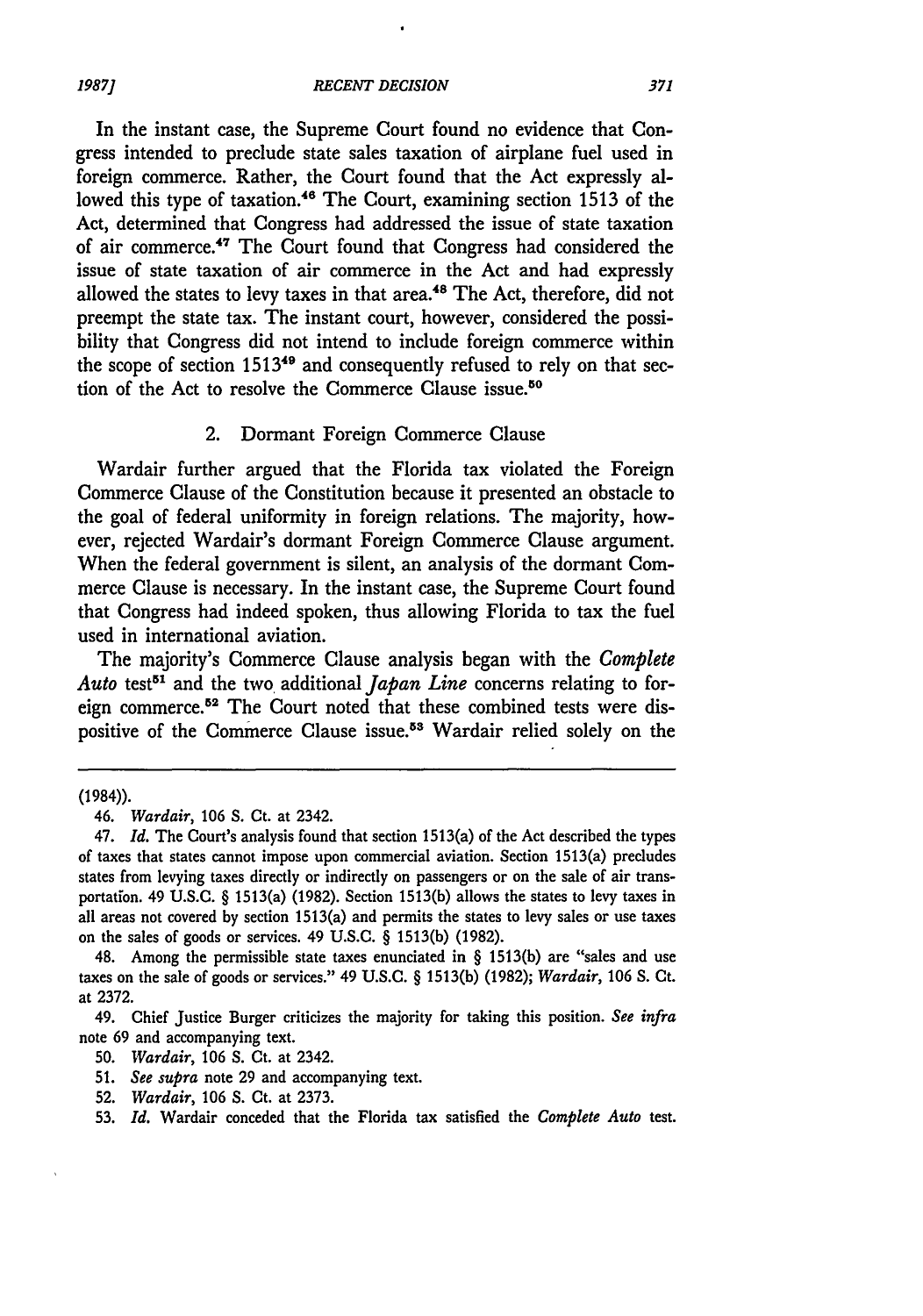second *Japan Line* concern to form its case, arguing that the Florida levy is invalid under the Foreign Commerce Clause because it frustrates the ability of the federal government to speak with one voice when regulating commercial relations with foreign governments. The majority determined that the evidence presented did not reveal an explicit or implicit federal policy of reciprocal tax exemptions for instrumentalities of foreign air traffic.<sup>54</sup> Rather, through various conventions and international agreements, the Court perceived the actions of the federal government as at least acquiescing to the state's power to levy the type of tax at issue.<sup>85</sup>

The majority examined the Chicago Convention on International Civil Aviation and the bilateral agreements involving the United States and other countries and concluded that the federal government's silence as to whether states may levy taxes on aviation fuel used **by** foreign carriers in international travel provided evidence indicating Congress intended no preemption.<sup>56</sup> While the majority found that these documents exhibit an international aspiration to remove all obstacles to foreign air travel, including the taxation of fuel, they found that the law presently permits

Wardair also conceded that there is no risk of multiple international taxation as the tax is levied only upon the sale of fuel, which can occur only within one jurisdiction. *Id.*

55. *Id.* at 2374. The majority did note, however, that it perceived an "international aspiration" to remove all obstacles to foreign air commerce. *Id.*

**56.** The Court concluded that the Chicago Convention forbids local taxes on fuel only when the fuel is aboard the airplane on arrival and kept on board after departure. The Chicago Convention does not forbid taxation of fuel purchased in that country. *Id.* The Court continued by examining the Resolution and noting that although the document expressly supports an international plan to exempt fuel from all taxes, the Resolution is merely the product of an organization to which the United States belongs. The federal government has not acted to give the Resolution the force of law. The Court concluded that the Resolution merely represents the policy of an organization to which the United States is one of many members, not the policy of the United States. *Id.* Next, the Court examined the 70 bilateral aviation agreements. Taxation by political subdivisions, the Court noted, is not mentioned in any of the agreements. The Court viewed this omission as a policy choice by the parties to the agreements to allow this form of taxation. That some states and Canadian provinces have levied taxes on aviation fuel used by American and Canadian carriers the Court viewed by as suggesting that the parties to the United States-Canadian Agreement understood it to allow the tax. *Id.* at 2375.

<sup>54.</sup> *Id.* at 2373-74. The evidence presented by Wardair included **1)** the Chicago Convention on International Civil Aviation, *opened for signature* Dec. 7, 1944, 61 Stat. 1180 [hereinafter the Chicago Convention] (an international convention of **157** countries including the United States and Canada); 2) a resolution adopted on Nov. 14, **1966, by** the International Civil Aviation Organization (ICAO) [hereinafter the Resolution]; and 3) over 70 bilateral agreements dealing with international aviation to which the United States is a party. *Id.*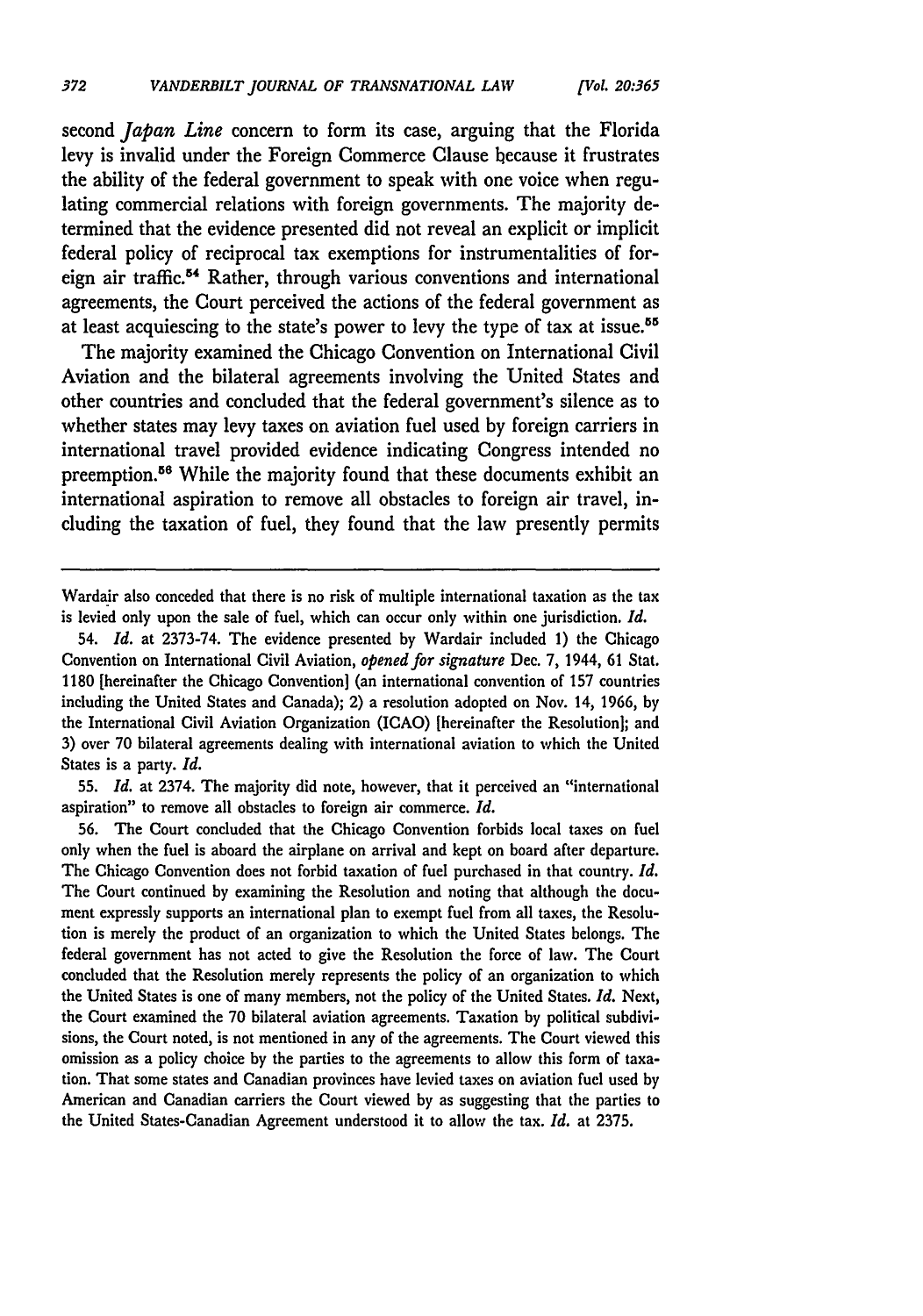the taxation of this fuel by the states.<sup>57</sup> The Court, therefore, concluded that Congress had affirmatively acted and Congress' actions did not prohibit the tax in question.<sup>58</sup> The majority reached this conclusion by a " negative implication arising out of more than 70 agreements entered into since the Chicago Convention."<sup>59</sup> According to the Court, the "negative implication" displayed a federal policy permitting the type of tax at issue.<sup>60</sup> After concluding that the federal government has affirmatively acted to permit state taxation of fuel exclusively used in foreign commerce, the Court refused to apply a dormant Commerce Clause analysis.<sup>61</sup> The Court stated that "[i]t would turn dormant Commerce Clause analysis entirely upside down to apply it **. .** .in such a way as to *reverse* the policy that the Federal Government has elected to follow."<sup>82</sup> The majority explained that in both its interstate and international workings the dormant Commerce Clause only operates in situations where the federal government has remained silent.<sup>63</sup> When the government is silent, the dormant Commerce Clause ensures that "the essential attributes of nationhood will not be jeopardized by States acting as independent economic actors."<sup>64</sup> However, as the Court found in the instant case, Congress may act to allow states certain regulatory authority.<sup>65</sup> Congressional grants of regulatory authority answer the dormant Foreign Commerce Clause inquiry for the courts.<sup>66</sup> Consequently, the Court concluded that in the instant case a dormant Commerce Clause analysis is unnecessary as Congress had considered the question of whether Florida may impose this type of tax and had answered the question in the affirmative.<sup>67</sup>

#### *B. Dissenting Opinions*

Chief Justice Burger wrote a separate opinion concurring in part and concurring in the judgment. While Justice Brennan's majority opinion

- 66. Id.
- 67. Id.

**<sup>57.</sup>** *Id.* at 2374.

**<sup>58.</sup>** *Id.*

**<sup>59.</sup>** *Id.* at 2375. The Court noted that it did not consider whether in the absence of the international agreements examined, the Foreign Commerce Clause would invalidate the Florida tax. *Id.*

**<sup>60.</sup>** *Id.*

<sup>61.</sup> Id.

<sup>62.</sup> Id.

<sup>63.</sup> Id.

<sup>64.</sup> Id.

**<sup>65.</sup>** Id.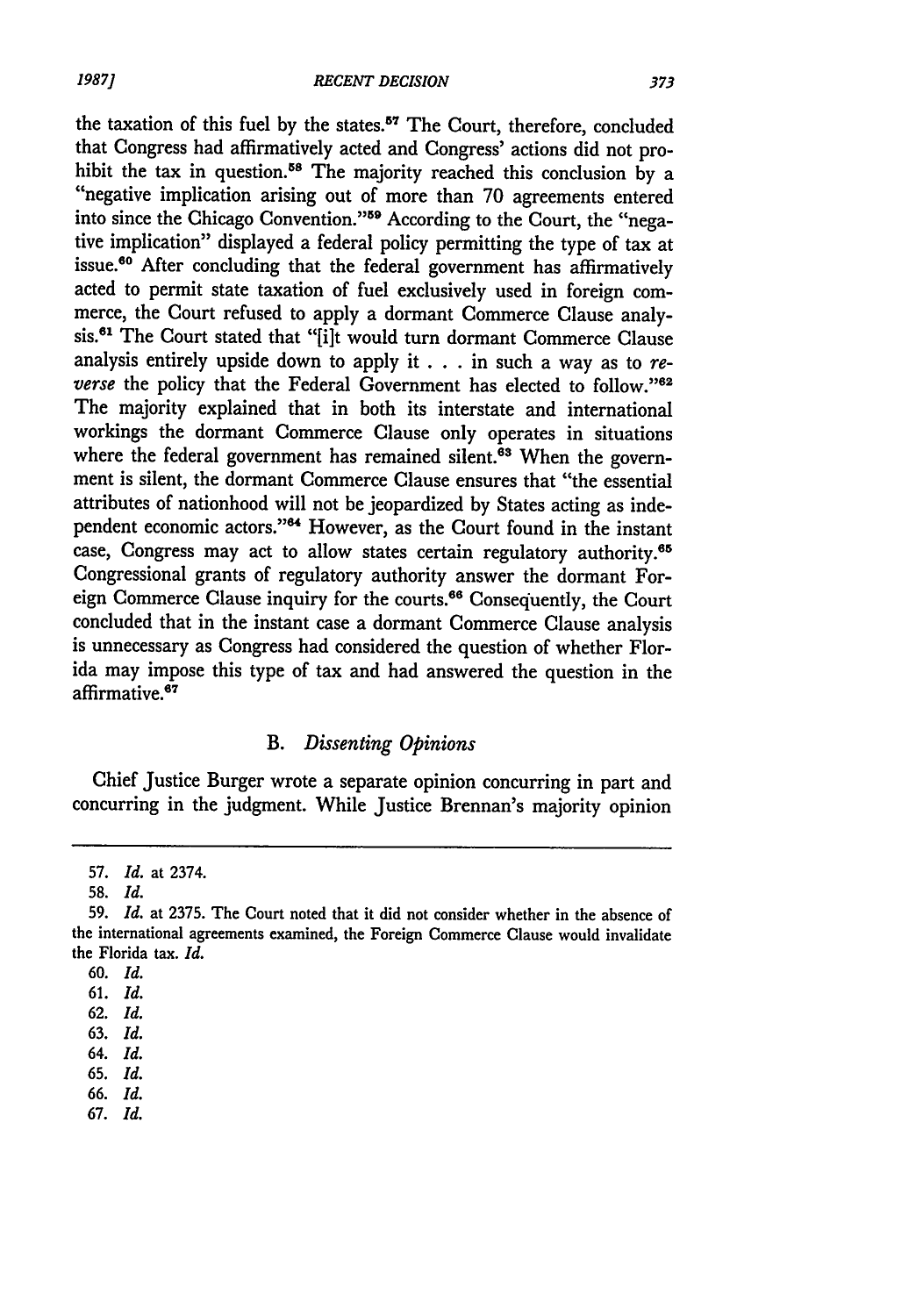found a Commerce Clause analysis necessary, Chief Justice Burger found it unnecessary in light of legislative history of the Act.<sup>68</sup> Within the legislative history of section 1513, Justice Burger found it relevant that there existed no indication of an intent to limit section 1513(b) to interstate commerce.<sup>69</sup> In addition, Chief Justice Burger examined section 1513 and concluded that the plain language of the section expressly permits the Florida tax at issue.70 Consequently, the Chief Justice stated that there was no need to examine the tax further.<sup>71</sup> Chief Justice Burger commented that the majority, in refusing to decide the case on the express language in section 1513, failed to respect the choice made by Congress in this area of state taxation.<sup>72</sup>

Justice Blackmun wrote a dissenting opinion expressing the view that the instant case is indistinguishable from *Japan Line* and that the Court should decide the case solely on Commerce Clause grounds.73 The Justice believed that both the instant tax and the *Japan Line* tax prevented the federal government from speaking with one voice and, therefore, were unconstitutional.74 Justice Blackmun disagreed with the majority's conclusion that the evidence did not exhibit the type of "governmental silence . . . that triggers dormant Commerce Clause analysis."75 The

70. *Wardair,* 106 **S.** Ct. at 2378. The Chief Justice noted that "air transportation" and "air commerce" are defined in the Act to include foreign commerce and transportation. *Id.* at 2377-78. *See* 49 U.S.C. § 1301(4), (10) (1982).

[W]hen a federal statute unambiguously forbids the States to impose a particular kind of tax on an industry affecting interstate commerce, courts need not look beyond the plain language of the federal statute to determine whether a state statute that imposes such a tax is pre-empted.

*Aloha Airlines,* 464 U.S. at 12 (footnote omitted), *quoted in Wardair,* 106 **S.** Ct. at 2376 (Burger, C.J., concurring).

72. *Wardair,* 106 **S.** Ct. at 2378.

73. *Id.* at 2378.

74. *Id.*

75. *Id.*

<sup>68.</sup> *Id.* at 2376.

<sup>69.</sup> *Id.* at 2377. Justice Burger pointed to pieces of legislative history to support his view of the language of section 1513. First, the State Department and the Senate Legislative Counsel advised Congress that, as it was used in the bill, air commerce included foreign air commerce. *Id. See* 49 U.S.C. § 1301(4) (1982); *Hearings on S.2397 et al. Before the Subcomm. on Aviation of the Senate Comm. on Commerce,* 92nd Cong., 2d Sess. 129, 136 (1972) [hereinafter *Senate Hearings]* (letter of David M. Abshire, Department of State); *Senate Hearings, supra,* at 207 (Memorandum of Peter W. LeRoux, Senior Counsel, Office of Legislative Counsel).

<sup>71.</sup> *Wardair,* 106 **S.** Ct. at 2378 (citing Aloha Airlines, Inc. v. Director of Taxation of Haw., 464 U.S. 7 (1983)). Chief Justice Burger relied on this quote from *Aloha* to support his conclusion: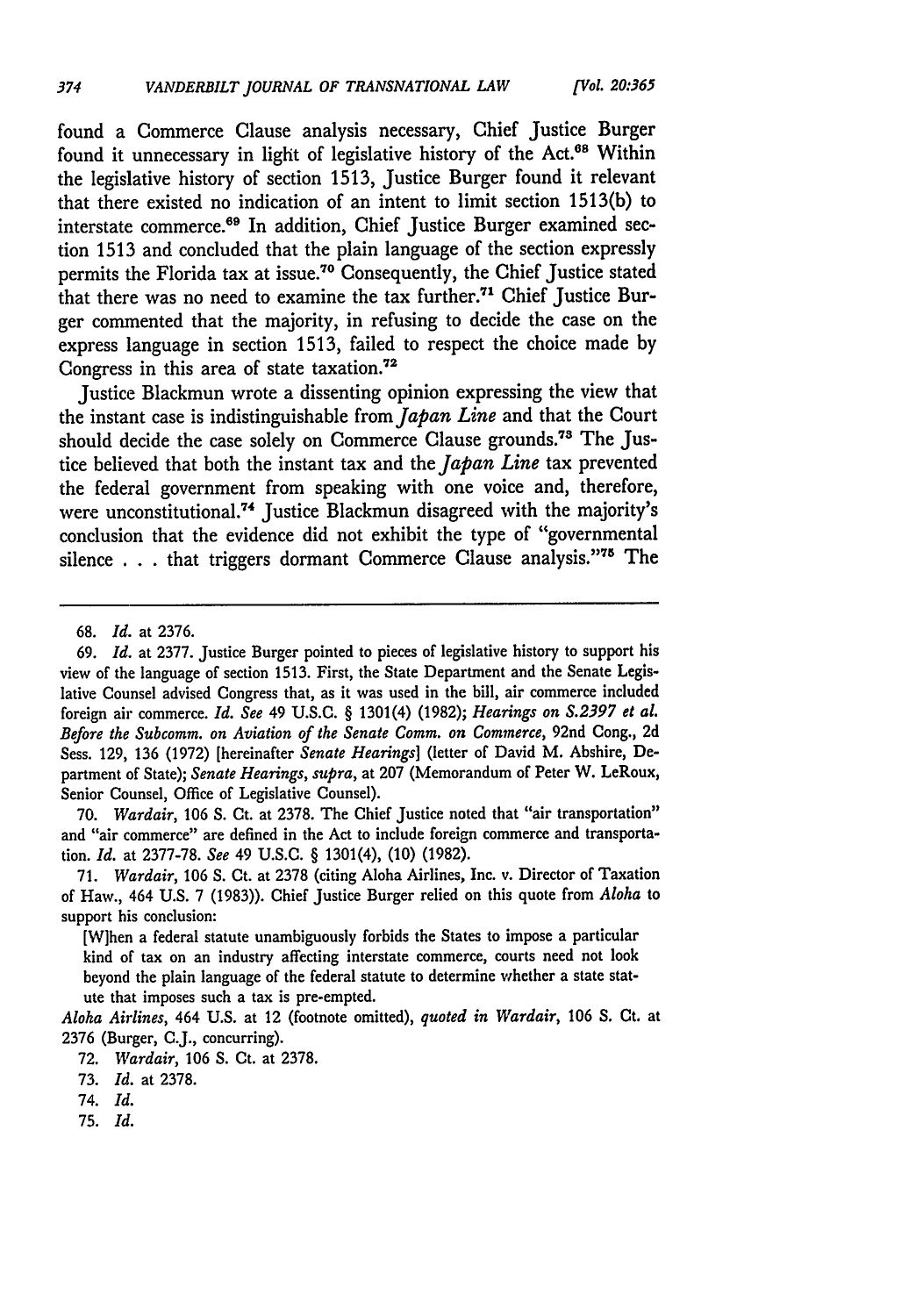dissent further noted that the Court has never used a "negative implication" to validate a state burden on foreign commerce.<sup>76</sup> Justice Blackmun commented that in order to remove a state regulation from Commerce Clause scrutiny, the federal government's intent "must be unmistakably clear."<sup>77</sup> The dissenting Justice disregarded the "negative implication arising out of more than **70** agreements" relied on **by** the majority and considered that what is relevant is "the Federal Government has not provided the affirmative approval required to permit States to act."78

The majority opinion conceded that the international agreements, upon which the Court relied in order to avoid a dormant Commerce Clause analysis, displayed an international "aspiration" to avoid obstacles to foreign air travel-including fuel taxation.<sup>79</sup> Justice Blackmun, in his dissent, commented upon this concession by the majority and strengthened his argument by stating that this concession "is precisely the federal policy that renders the application of Florida's tax to the fuel here unconstitutional."<sup>80</sup>

Justice Blackman continued with an analysis of the international agreements in evidence. The Justice concluded that the agreements reveal a federal policy "directed at the creation of reciprocal tax exemptions in the area of foreign aviation."<sup>81</sup> The dissent noted the probable consequences of the *Wardair* majority's opinion: 1) the decision will hinder United States efforts to obtain reciprocal tax immunity with foreign governments; 2) foreign governments and their political subdivisions may impose retaliatory taxes; 3) because the nation is not speaking with one

81. *Wardair,* 106 S. Ct. at 2379. Justice Blackmun stated:

Although these provisions stop short of explicitly banning state levies on aircraft fuel used in foreign travel, the indisputable pattern that emerges is one of a policy of reciprocal tax exemptions for instrumentalities of international commerce, like the containers in *Japan Line* and the fuel at issue here. The Government's inability to date to achieve full international consent to reciprocal tax exclusions neither negates nor demonstrates the absence of a federal policy; it simply means that the United States has not fully succeeded, as yet, in transforming its policy into law. Indeed, the "aspiration . . . to eliminate all impediments to foreign air travel" **. . .** recognized by the Court, **. .** . is precisely the federal policy that renders the application of Florida's tax to the fuel here constitutional.

*Id.* (Blackmun, J., dissenting).

<sup>76.</sup> *Id.*

<sup>77.</sup> *Id.* (quoting South-Central Timber Development, Inc. v. Wunnieke, 467 U.S. 82, 91 (1984).

<sup>78.</sup> *Wardair,* 106 **S.** Ct. at 2379.

<sup>79.</sup> *Id. See supra* note 55 and accompanying text.

<sup>80.</sup> *Wardair,* 106 **S.** Ct. at 2379. *See also* **HARTMAN,** *supra* note 30, at § 2:17 (1987 Supp.).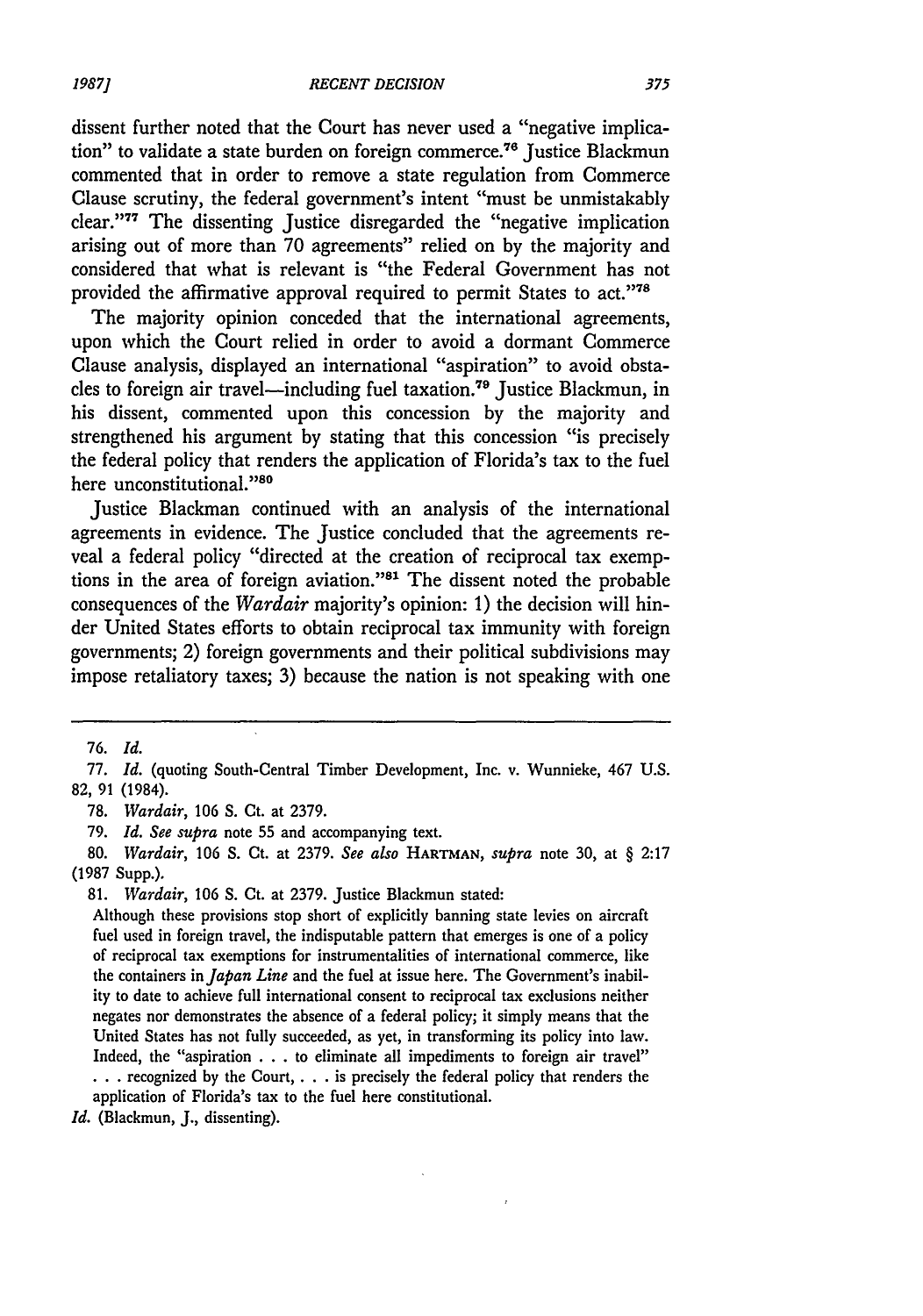voice, the United States position in negotiations designed to achieve the federal policy of reciprocity will suffer; and 4) other states would have the ability to impose similar taxes on goods and services.<sup>82</sup> Justice Blackmun closed by stating that because the majority's opinion allows Florida through its unilateral act to obstruct United States foreign relations and trade, the fuel tax is unconstitutional under the Commerce Clause according to the Court's *Japan Line* decision.<sup>83</sup>

#### IV. **COMMENT**

The Reagan administration, during the 1980s, has introduced and supported a plan of new federalism. One consequence of this new federalism is that states have received fewer federal funds to support programs formerly administered by the federal government. As the federal government continues to reduce the amount of federal aid to the states, the states will have to resort to other means in order to meet their fiscal needs. States most likely will impose new taxes and increase other taxes.<sup>84</sup> Consequently, as the states need more revenues and become more creative, the Supreme Court will hear more cases, such as *Wardair,* dealing with the federal limitations on state and local taxation. In drafting new state taxes, state legislators will look to cases such as *Wardair* for guidance to keep the tax within constitutional boundaries.

The Supreme Court, in cases preceding *Wardair,* consistently required that the federal government's intent to permit state action "be unmistakably clear" in order to remove a state regulation from the reach of the dormant Commerce Clause.85 Moreover, the Court has stated that in cases where foreign policy concerns exist, the need for the federal government's "affirmative approval" is increased.<sup>86</sup> However, in *Wardair*, a case with many foreign policy concerns, the Court appears to have taken a new approach to dormant Commerce Clause analysis through its use of a "negative implication" to discern the federal government's intent.<sup>87</sup> According to the instant opinion, a state can now act in an area if the federal government's approval can be "negatively implied," rather than "be unmistakably clear."

<sup>82.</sup> *Id.* at 2379.

**<sup>83.</sup>** *Id.*

<sup>84.</sup> *See* **HARTMAN,** *supra* note 30, at § 2:17 (1987 Supp.).

<sup>85. 106</sup> S. Ct. at 2378 (quoting *South-Central,* 467 U.S. at 91).

<sup>86.</sup> *Wardair,* 106 S. Ct. at 2378 (quoting *South-Central,* 467 U.S. at 92). The heightened need in these situations arises from the fact that the United States foreign policy is the exclusive responsibility of the federal government. *Id.*

<sup>87.</sup> *See supra* notes 59-67 and accompanying text.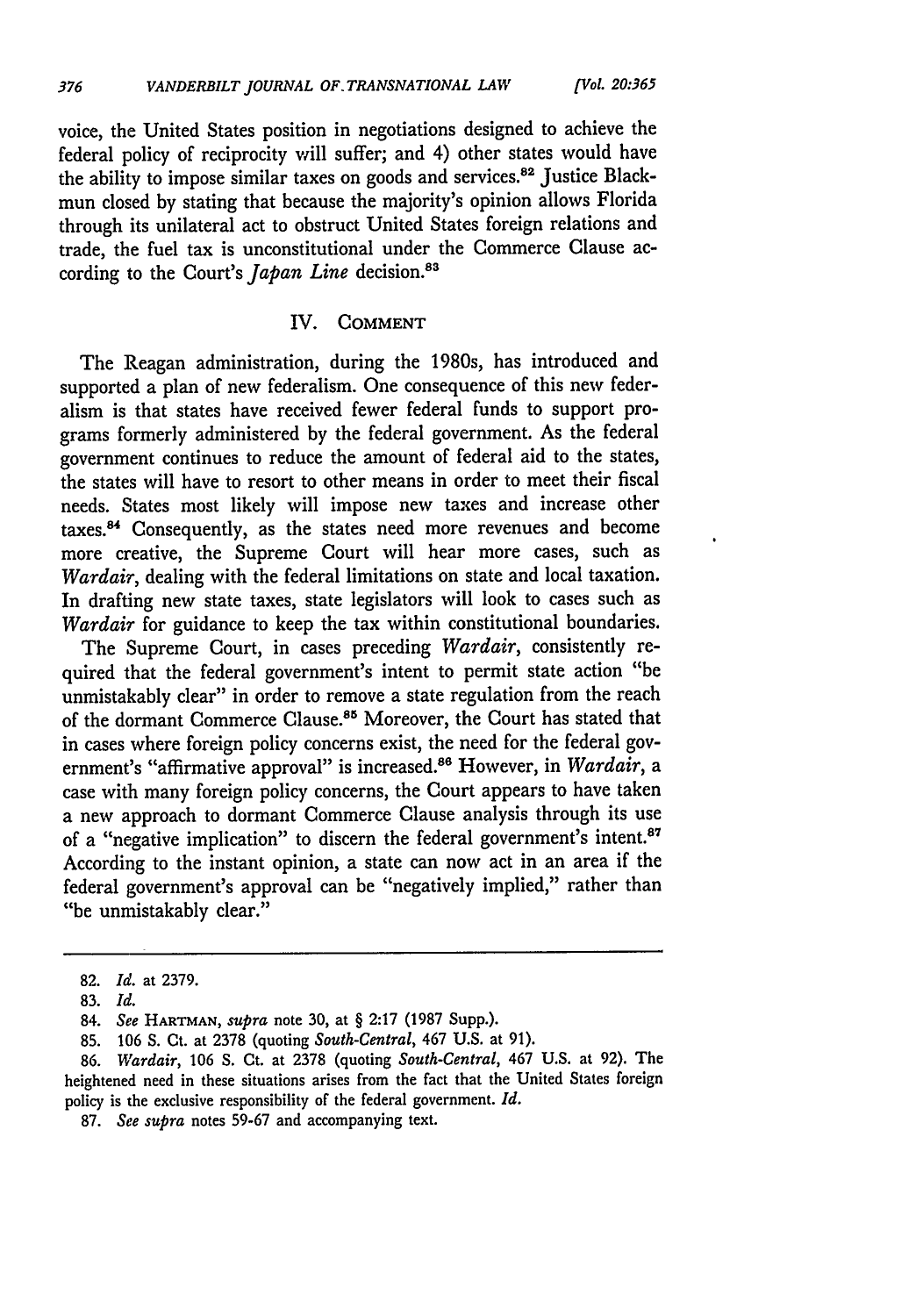The instant Court's "negative implication" standard in comparison to the "unmistakably clear" standard appears, in this case, to provide states with an easier burden in proving that Congress permits state regulation in an area.<sup>88</sup> In future cases, however, application of the "negative implication" test may find that legislative history or international agreements negatively imply that Congress does not permit a state to act in an area. Consequently, the "negative implication" standard may create additional uncertainty for litigants attempting to interpret federal agreements in dormant Commerce Clause related cases. The *Wardair* Court's new standard seems to allow the Court greater leeway in interpreting federal documents and actions than the "affirmative approval" standard used in earlier cases.

The *Wardair* decision, allowing Florida to tax this type of foreign commerce, seems sensitive to the state's increased revenue needs. The Court chose to subordinate the federal goal of removing obstacles to international air traffic, by treating the goal as just an aspiration. This result may lead to other states passing similar taxes or even bolder levies on foreign commerce, hoping that, once again, local interests will overcome national interests. The *Wardair* decision, or the additional state levies in response to it, may also trigger responses from foreign nationals allowing their countries and states to levy additional obstacles to air traffic. The final result of the *Wardair* decision may achieve additional revenue for the states, but only while hindering international air traffic to a greater extent.

*Barbara Keelty Caldwell*